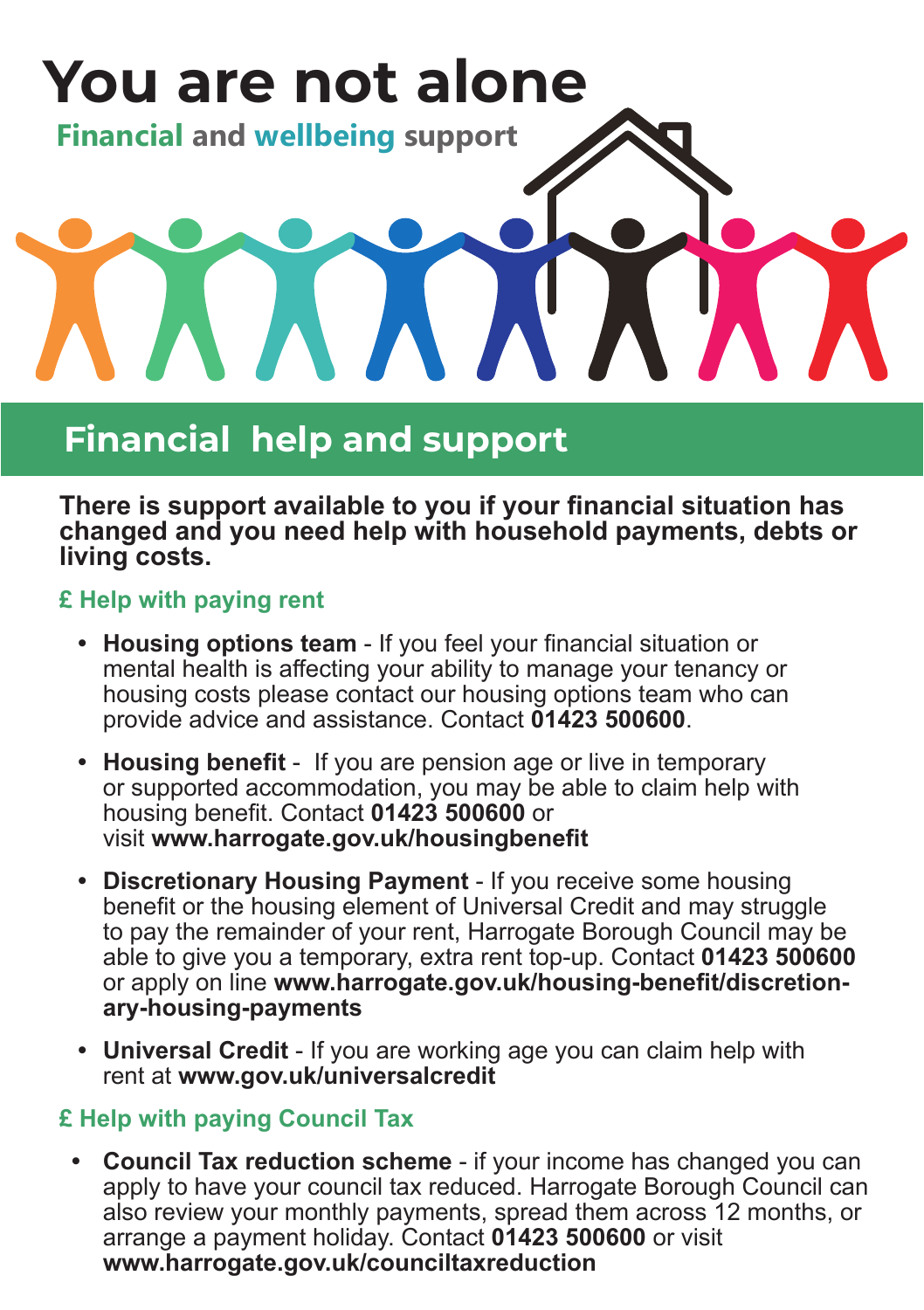# **Financial help and support**

### **£ Help with living costs**

- **• Welfare benefits** You may be entitled to other welfare benefits. For information about claiming benefits visit **www.understandinguniversalcredit.gov.uk**
- **• Financial support and advice** If you are struggling to pay your bills Harrogate Borough Council can provide help with managing debt, budgeting and other financial support. Contact **01423 500600**.

## **£ Energy advice**

- **• Energy Trusts** get financial help with household energy costs and debts. Visit **www.britishgasenergytrust.org.uk**
- **• Yorkshire Water Community Trust** you may be able to get help with your water bills. Visit **www.yorkshirewater.com/bill-account/ help-paying-your-bill/**
- **• Warm and well** get help with high energy bills, switching to cheaper energy suppliers and advice on keeping warm in the home. Contact **01609 767555** or visit **www.warmandwell.org.uk**

### **£ Further financial support and advice**

- **• Citizens Advice** get independent information and advice on benefits, money management, employment, housing, social care, immigration and consumer issues.Contact 0808 278 7900 or visit cachd.org.uk/
- **• National debt line** get help with debt visit **www.nationaldebtline.org**
- **• Step change** get free, impartial debt advice from the charity Step Change. Contact **0800 138 1111** or visit **www.stepchange.org**
- **• Leeds Credit Union** provide weekly savings tips, budgeting solutions, low cost loans (rates from 3.9%) and savings accounts. Visit **www.leedscreditunion.co.uk**
- **• Shelter** get confidential advice on housing, welfare benefits and debt management. Contact **0808 8004444** or visit **www.shelter.org.uk**
- **• The Money Advice Service** offer free debt advice. Contact **0800 0113797** visit **www.moneyhelper.org.uk**
- **• North Yorkshire Local Assistance Fund** this scheme provides vulnerable people and families with household essentials including beds, home repairs, children's clothing, top-ups and utility reconnection charges and food vouchers. Contact **01904 550030**.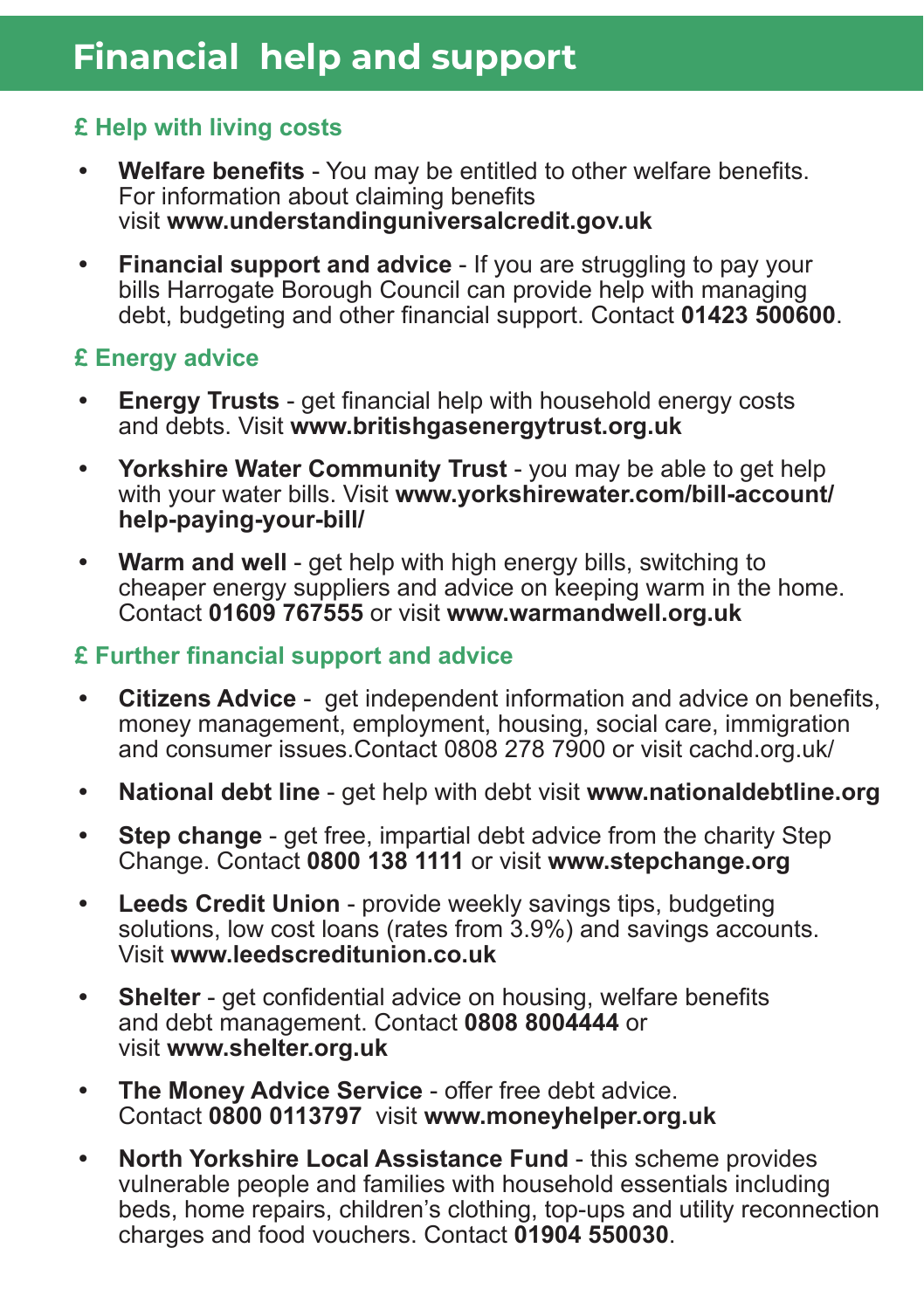# **Wellbeing and mental health support**

### **Taking care of your mind as well as your body is really important. Follow these tips to help support and manage your wellbeing:**

- **• Connect** Spend time developing and nurturing relationships with friends, family, neighbours and your local community. If it's difficult to find out what's happening in your local area see the 'Where to Turn Directory' for regular community activities and services provided by voluntary organisations across the Harrogate District. Visit **www.hadca.org.uk/wheretoturn**
- **• Maintain a healthy lifestyle** try to have a proper diet, recommended sleep and exercise. Avoid using smoking, alcohol or other drugs to deal with your emotions.
- **• Help with Technology** Do you or does someone you know need help using technology or want to build confidence to do more online? If so please call 0808 196 5883 One of the team of trained digital champions offer friendly, patient support over the phone. Visit **www.citizensonline.org.uk**
- **• Learn a new skill** The Adult Learning and Skills Service offer a range of courses, whether you wish to improve your skills for work or your health and wellbeing or just learn a new skill. Visit **www.northyorks.gov.uk/ adult-learning-courses-search**
- **• Follow further advice from the NHS** The NHS has expert advice and practical tips to help you look after your mental health and wellbeing, discover what works for you. Visit **www.nhs.uk/every-mind-matters/**
- **• Seek support to help you feel mentally stronger** whether you call it stress, depression, fed up, sad, just not yourself, it's OK to be not OK. There are a range of sources of support available including:
	- **- Your GP** They are there to help if you're feeling worried about your mental health.
	- **- Harrogate Mind** If you are struggling with your mental health and need someone. Contact **01423 503335** (available 8.30am - 5pm every week day).
	- **- North Yorkshire Out of Hours Mental Health Support helpline** - Get mental health advice and support from 5pm - 8.30am weekdays and over 24 hours at the weekend. Contact **0333 0000 309** (calls are confidential and anonymous to anyone registered with a North Yorkshire GP).
	- **- TEWV Crisis and Support Team** If you are experiencing a mental health crisis or feeling unable to cope with mental distress. Contact **0800 0516171** to speak to a mental health professional from the crisis team.